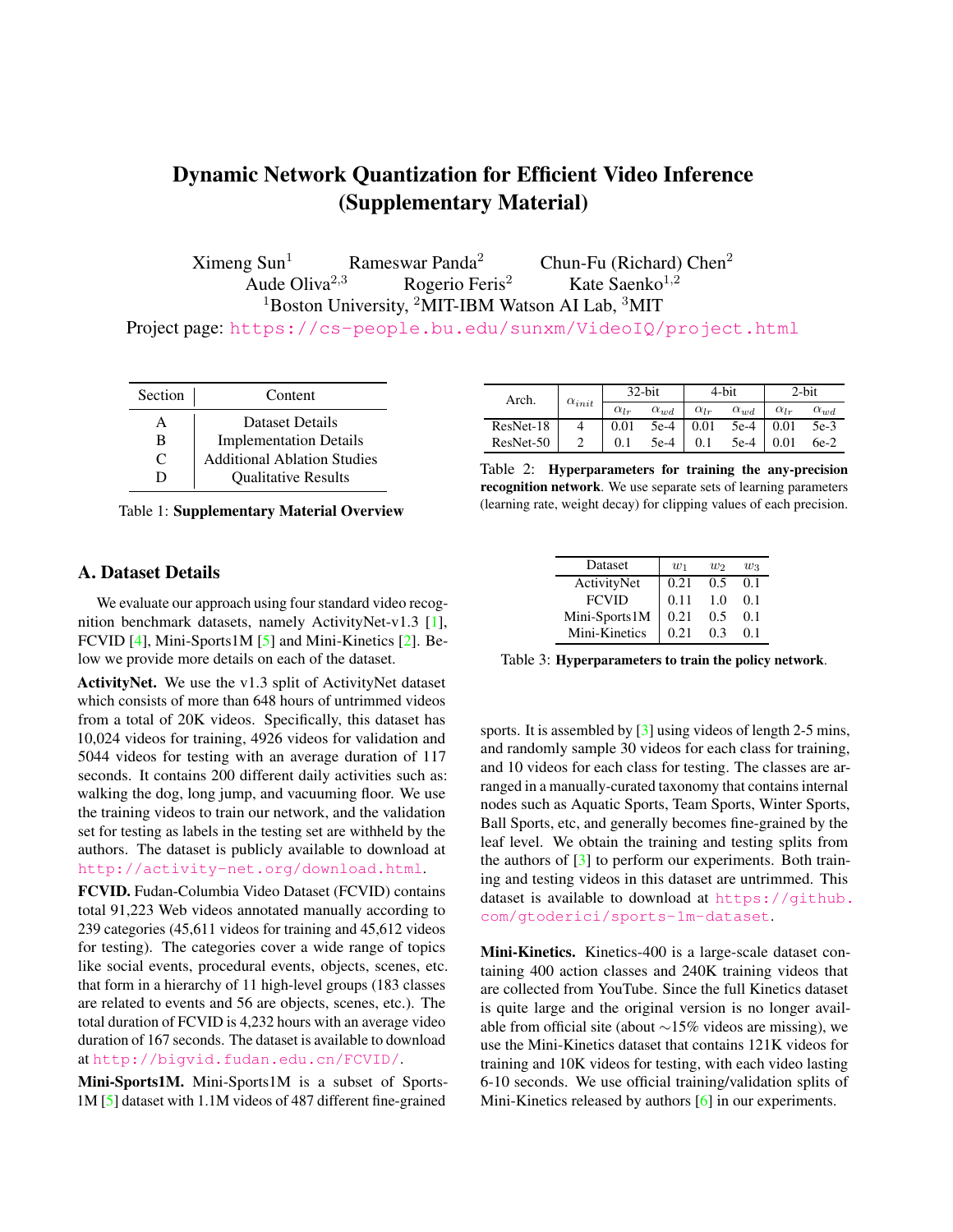| Model         | $mAP(\%)$ | <b>GFLOPs</b> |  |  |  |
|---------------|-----------|---------------|--|--|--|
| ActivityNet   |           |               |  |  |  |
| No LSTM       | 74.1      | 28.8          |  |  |  |
| <b>LSTM</b>   | 74.8      | 28.1          |  |  |  |
| Mini-Kinetics |           |               |  |  |  |
| No LSTM       | 46.1      | 26.4          |  |  |  |
| <b>LSTM</b>   | 46.4      | 26.8          |  |  |  |

Table 4: Effect of LSTM on ActivityNet and Mini-Sports1M.

#### B. Implementation Details

In this section, we provide more details regarding the implementation. We train the any-precision recognition network from the full-precision recognition network pretrained on the same dataset for 100 epochs. Then we optimize the policy network accompanied with the well-trained (frozen) any-precision recognition network for 50 epochs and the policy network is initialized with the weight pretrained on the same dataset as well. For our experiments, we use 12 NVIDIA Tesla V100 GPUs for training the any-precision recognition network and 6 GPUSs for training the policy network. All our models were implemented and trained via PyTorch. In Table 2 and 3, we provide the initial value  $(\alpha_{init})$ , learning rate  $(\alpha_{lr})$  and weight decay  $(\alpha_{wd})$  for each precision to train the any-precision recognition network, as well as hyperparameters  $w_1$ ,  $w_2$  and  $w_3$  (in Eq. (13) in the main paper) to train the policy network. The data augmentations in our approach are based on the practices in [7]. We first randomly resize the shorter side of an image to a range of [256, 320) while keeping aspect ratio and then randomly crop a  $224 \times 224$  region and normalize it with the ImageNet's mean and standard deviation to form the input  $(16 \times 224 \times 224)$ . The training time depends on the size of datasets and the task. We will make our code publicly available after the acceptance.

#### C. Additional Ablation Studies

Effectiveness of LSTM. We investigate the effectiveness of LSTM for modeling video causality in the policy network by comparing with a variant of **VideoIQ** without LSTM (see Table 4). On ActivityNet and Mini-Sports1M datasets, the variant without LSTM yields 0.7% and 0.3% lower mAP with similar GFLOPs than **VideoIQ** respectively. This demonstrates that LSTM is critical for good performance as it makes the policy network aware of all useful information seen so far by aggregating the sequence history.

Effect of Different Losses. Similar to Table 5 of the main paper, we further ablate different losses on Mini-Sports1M (see Table 5) and observe that without knowledge transfer from a pretrained full-precision model, our method only achieves 44.6% with similar amount of GFLOPs. It once again demonstrates the importance of using the full-precision

| $L_{ce}$ | $L_{kd}$ | $\sqcup_{\mathcal{C}}$ | $\mathsf{L}_b$ | $\mathsf{L}_d$ | mAP $(\%)$ | <b>GFLOPs</b> |
|----------|----------|------------------------|----------------|----------------|------------|---------------|
| v        |          |                        |                |                | 44.6       | 26.5          |
|          |          |                        |                |                | 46.6       | 58.5          |
|          |          |                        |                |                | 46.3       | 28.5          |
| √        |          |                        |                |                | 46.2       | 26.9          |
|          |          |                        |                |                | 46.4       | 26.8          |

Table 5: Effect of different losses on Mini-Sports1M.

| Decision Space $\Omega$ | mAP $(\%)$ | <b>GFLOPs</b> |
|-------------------------|------------|---------------|
| $\{32, 0\}$             | 43.9       | 28.7          |
| $\{32, 4, 2\}$          | 46.1       | 29.3          |
| $\{32, 4, 0\}$          | 43.9       | 33.5          |
| $\{32, 2, 0\}$          | 46.0       | 32.9          |
| ${32, 4, 2, 0}$         | 46.4       | 26.8          |

Table 6: Effect of different decision space on Mini-Sports1M.

model as the teacher for effective training of lower precisions. When training without efficiency loss (by setting  $\mathcal{L}_e = 0$ ), it achieves 46.6% mAP (0.2% improvement) but with 118% more FLOPs. Furthermore,  $\mathcal{L}_b$  and  $\mathcal{L}_d$  both improve the performance with similar computational cost.

Effect of Decision Space. Similar to Table 6 in main paper, we show the effect of decision space  $\Omega$  on Mini-Sports1M (see Table  $6$ ). We adjust the training loss to keep their GFLOPS at the same level and we only compare the differences in recognition performances. Only skipping frames yields 43.9% in mAP (0.5% lower than  $\Omega = \{32, 4, 2, 0\}$ . Among all the alternatives, the best strategy is to set  $\Omega = \{32, 4, 2, 0\}$  for achieving top performance of 46.4% in mAP with 26.8 GFLOPs.

## D. Qualitative Results

In this section, we provide additional qualitative examples to visualize the learnt policy (see Figure 1). Videos are uniformly sampled in 8 frames. **VideoIQ** processes most informative frames with 32-bit precision while it skips or uses lower precision for the less informative frames without sacrificing accuracy (see top 4 examples in Figure 1: "Swimming", "Tractor Pulling", "Bujinkan" and "Using Segway"). Moreover, it uses 2-bit precision instead of 32-bit precision (see bottom 2 examples in Figure 1: "Riding Camel" and "Freestyle Football") after being confident about the action.

## References

- [1] Fabian Caba Heilbron, Victor Escorcia, Bernard Ghanem, and Juan Carlos Niebles. Activitynet: A large-scale video benchmark for human activity understanding. In *Proceedings of the ieee conference on computer vision and pattern recognition*, pages 961–970, 2015. 1
- [2] Joao Carreira and Andrew Zisserman. Quo vadis, action recognition? a new model and the kinetics dataset. In *proceedings of*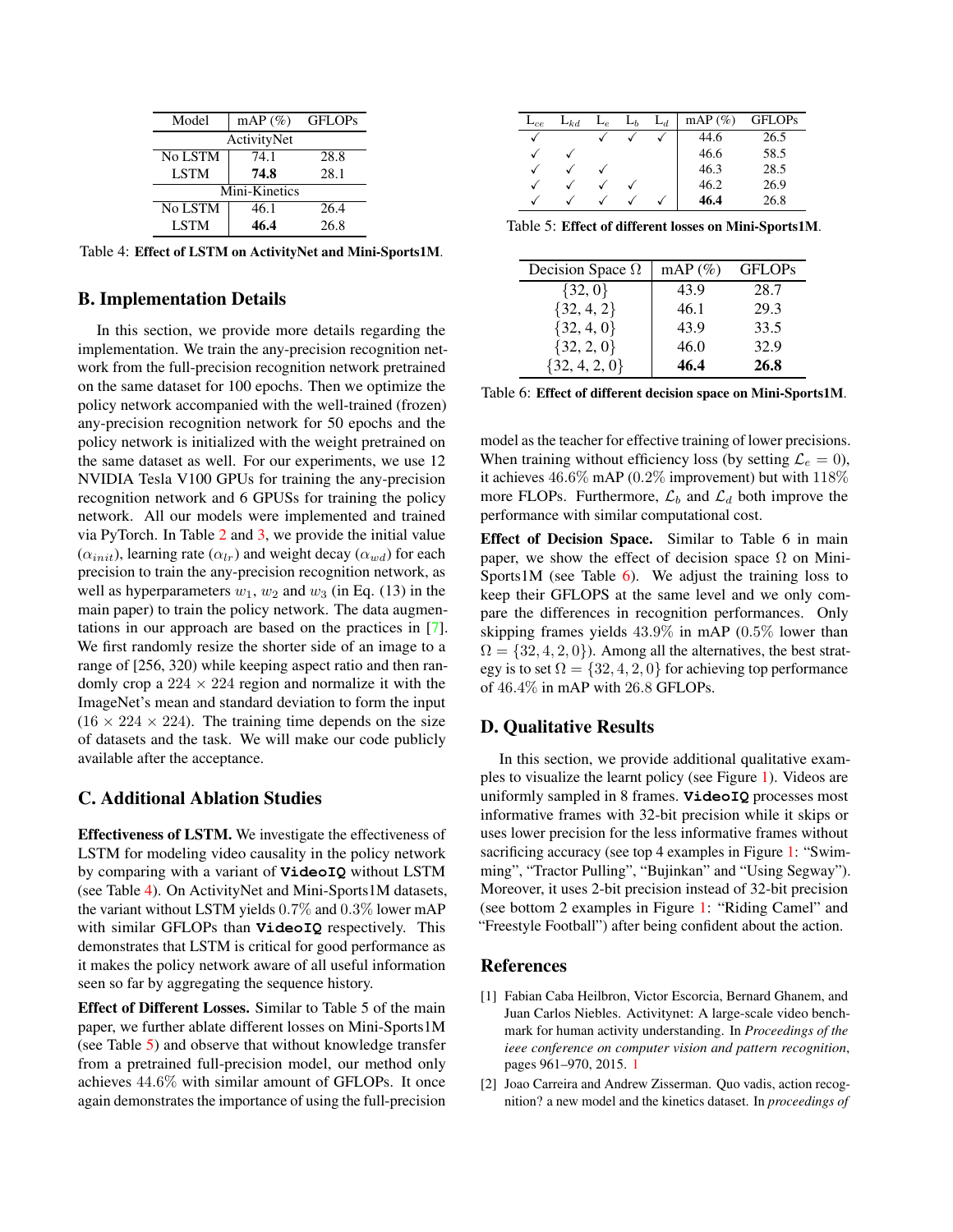

Figure 1: Qualitative examples. Our proposed approach **VideoIQ** processes more informative frames with high precision and less informative ones with lower precision or skip them when irrelevant, for efficient video recognition. Best viewed in color.